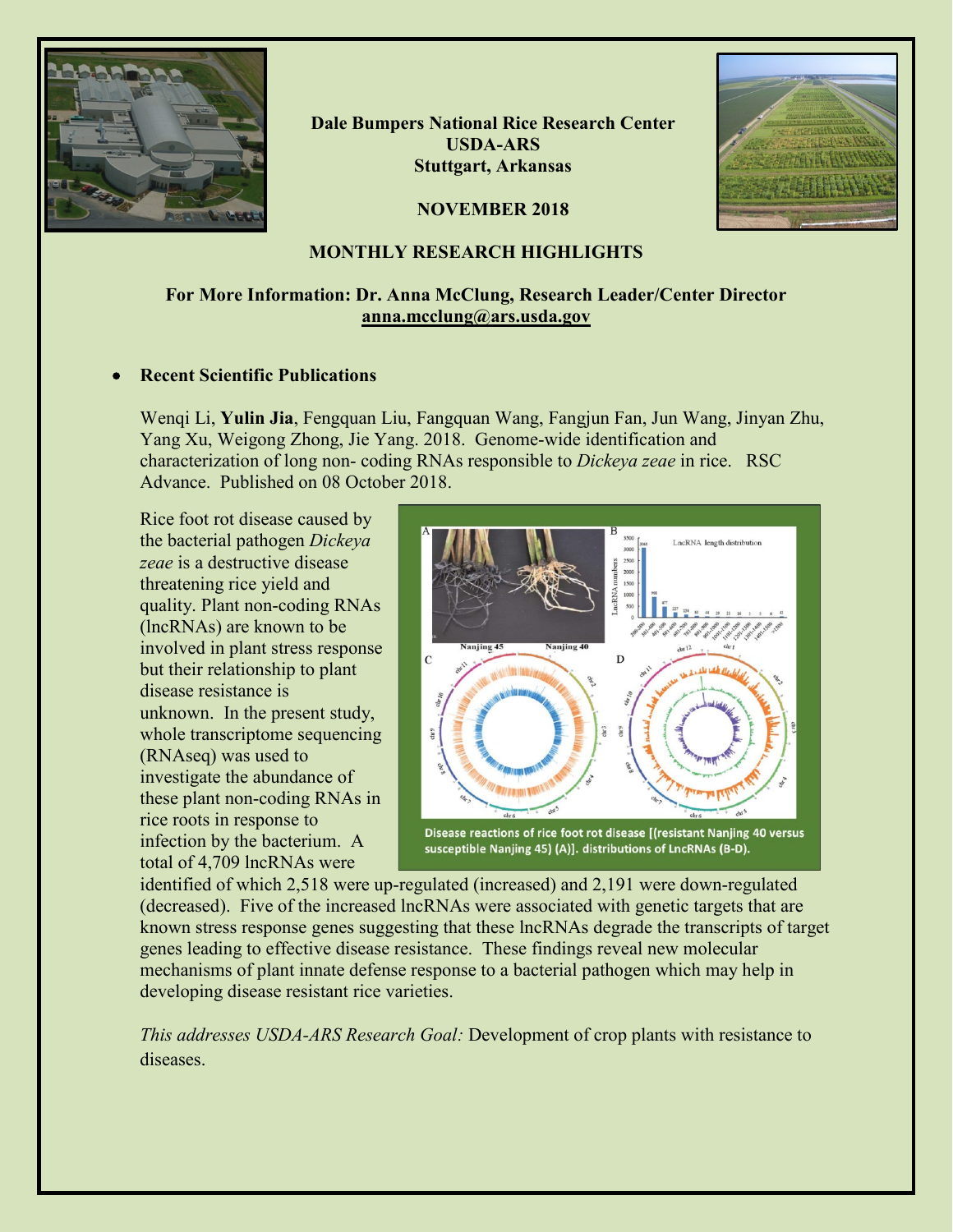Huang, X., Liu, H., **Pinson, S.R.M**., Lin, H.-X., Guerinot, M.L.. Zhao, F.-J.. Salt, D.E. 2018. Natural variation in a molybdate transporter controls grain molybdenum concentration in rice. New Phytologist doi.org/10.1111/nph.15546. <https://nph.onlinelibrary.wiley.com/doi/epdf/10.1111/nph.15546>

Rice provides about one fifth of the daily calories for more than half of the world's population as well as provides a critical source of essential mineral nutrients. The objective of this study was to identify the gene associated with large differences in concentrations of the element molybdenum (Mo) in the grain. Molybdenum is an essential micronutrient for both plants and animals, and is predominantly active as a Mo-containing coenzyme (MoCo).

Although cases of Mo deficiency in humans are rare, Mo deficiency is fairly common in plants and is associated with acid soils. A QTL affecting grain-Mo accumulation previously discovered on rice chromosome 8 was fine mapped and DNA sequence information used to identify candidate genes. To determine which of the candidate genes controlled grain-Mo, we studied rice progeny containing genetic mutations in the structural and promoter regions of the various candidate genes. The mutations studied included sequence alterations that changed the protein structure, the amount of protein made, and where the protein was stored in plant cells. We ultimately determined that the causal gene is *OsMOT1;1,* and that it affects the amount of Mo transported to leaves and grains



Blue coloration indicates strength of *GUS* gene expression when driven by the *OsMOT1;1* promoter. Gene expression was strongest in root tips and hairs, with little to no expression found in stems, leaves, and panicle tissues.

by affecting how much Mo is retained in root mitochondria, which in turn affects how much MoCo is produced. We further determined that differences in Mo transport were not due to structural differences in the *OsMOT1;1* protein but were due to differences in the gene promoter region causing different amounts of protein to be produced. The identification of *OsMOT1;1* provides an important insight into the regulation of Mo in plant cells and is a useful gene to breed into crop plants that are grown on Mo deficient in soils.

*This addresses USDA-ARS Research Goal:* Development of crop plants tolerant to environmental changes.

• **Technology Transfer**

## **Interactions with the Research Community**

On November 11<sup>th</sup>, a report on the genetic marker results performed on 238 advanced breeding lines being evaluated in the Uniform Regional Rice Nursery was provided to southern US public breeders that are cooperators in this project. The data provided information on markers linked to four quality traits, four disease resistance genes, and two agronomic traits. This information helps the breeders identify the best breeding lines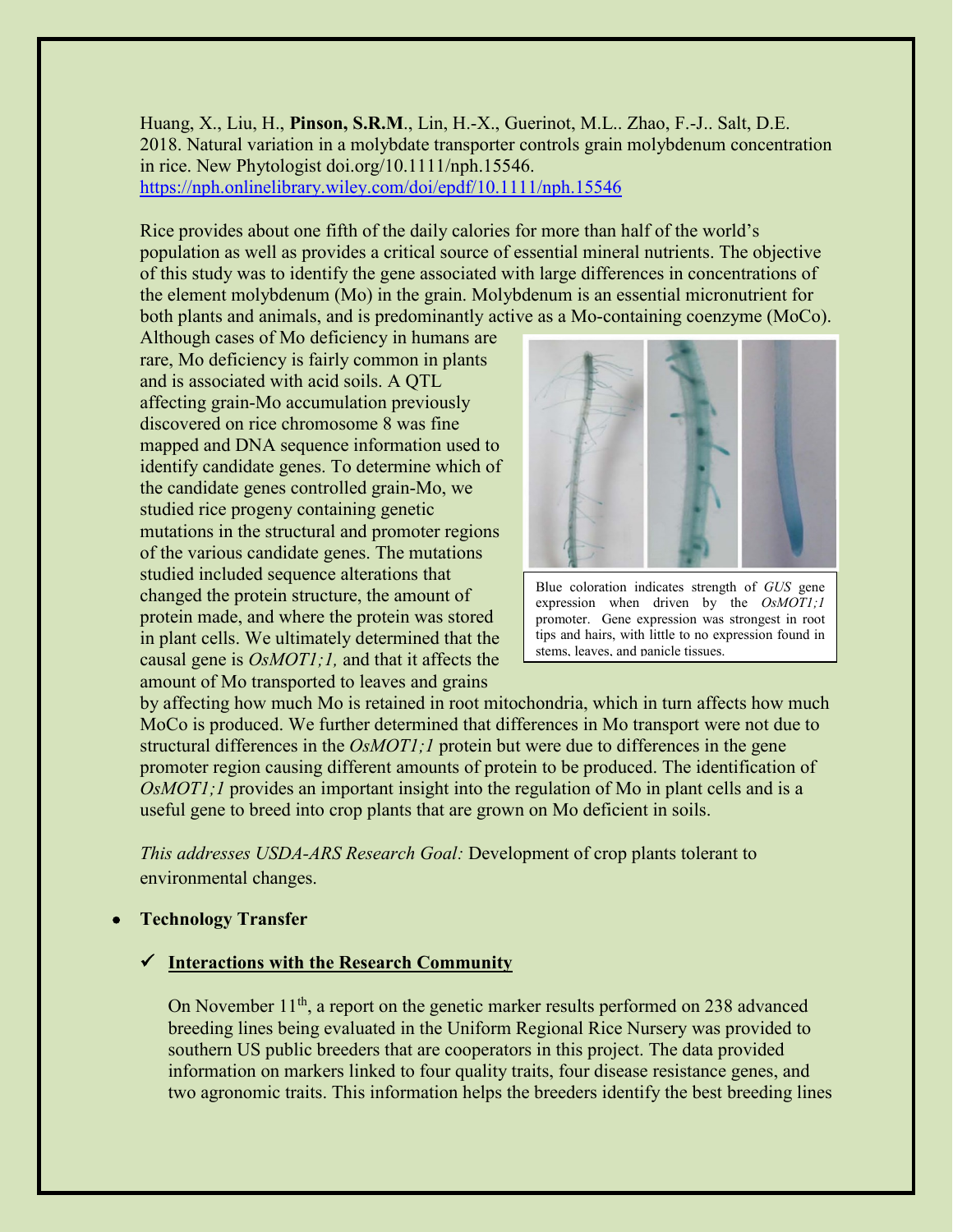that may warrant public release as a variety for commercialization and production by US rice growers.

## **Rice Germplasm Distributed**

During November, 1,591 rice accessions from the Genetics Stocks *Oryza* (GSOR) collection were distributed to researchers in the United States.

On November  $30<sup>th</sup>$ , seed of three diverse rice varieties were sent for use in the Smithsonian Museum Gardens in Washington, DC.



#### • **Stakeholder Interactions**

On November 30th, Dr. Ming Chen facilitated connecting Dr. John Bernhardt (retired UAR entomologist) with the Federal Grain Inspection Service (FGIS) office in Stuttgart to help in identifying and confirming stored grain pests in rice samples including the confused flour beetle and the red flour beetle.



On Nov. 15-16<sup>th</sup>, the British Broadcasting Company (BBC)

science department team visited with Dr. Jinyoung Barnaby of DBNRRC (but currently at the Beltsville, MD location) and Dr. Lewis Ziska, ARS Alternative Cropping Systems Lab in Beltsville to learn about rice research being conducted on the possible impacts of climate change. Dr. Barnaby demonstrated her ongoing research studies to understand the impact of heat stress in addition to an elevated CO2 level of 600 ppm, which is the predicted atmospheric CO2 level around the year 2050, on grain chalk formation using various rice progeny known to differ in chalkiness. Dr.



Ziska discussed how increased CO2 could affect future food production and nutritional value. The film is planned to be internationally broadcast on the channel BBC One early next year.